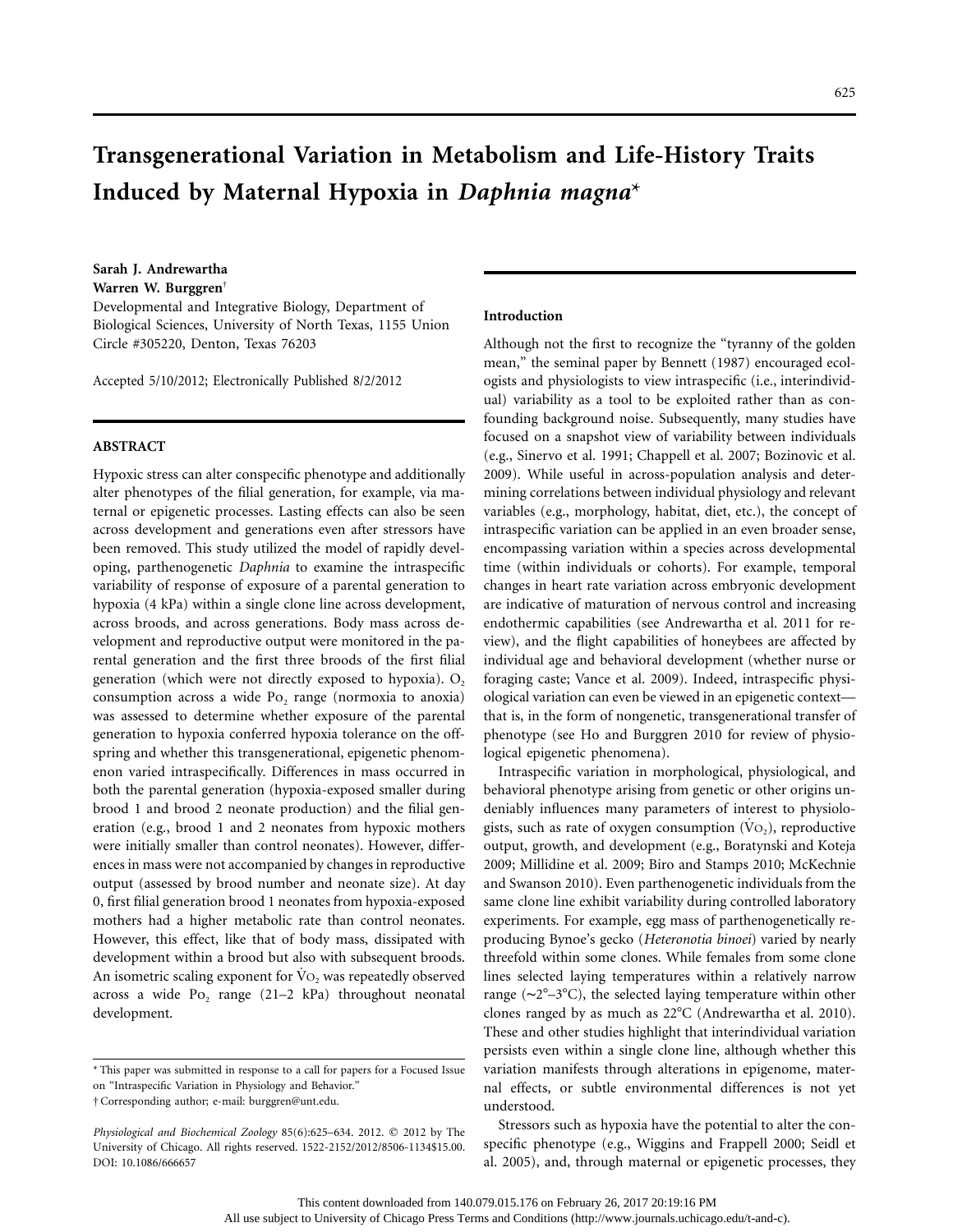can alter filial generation phenotypes (Agrawal et al. 1999; LaMontagne and McCauley 2001; Ho and Burggren 2010; Mikulski and Pijanowska 2010; Tong et al. 2011). The water flea *Daphnia* is a fast-reproducing, parthenogenetic model that provides an opportunity to remove genetic variability and focus on intraspecific variability within a single clone line in response to a stressor (in this case hypoxia) not only across development but also between broods and between generations. The current study, then, moves beyond the typical interindividual variation snapshot to examine the effect of an acute (neonatal day 0–6) hypoxic stress on *Daphnia magna* mass simultaneously across development and multiple reproductive events. Further, this study aims to examine mass and rate of oxygen consumption  $(V<sub>O<sub>2</sub></sub>)$  across development and reproductive output of the first filial generation (not itself directly exposed to the stressor). Exposure of a parental generation (P) of *Daphnia* to chronic hypoxia decreases adult body size but does not alter the number of neonates produced per brood (Seidl et al. 2005). We therefore hypothesize that neonate size will be reduced when the P generation is exposed to hypoxia because neonate size, determined by maternal carapace size (e.g., Lampert 1993; Seidl et al. 2005), is certainly smaller following hypoxic exposure. This effect may potentially continue in the  $F<sub>2</sub>$  generation (where there is no direct hypoxia exposure) if the  $F_1$  individuals are still smaller when reproducing. Exposing adult *D. magna* to hypoxia (∼4 kPa) reduces overall V<sub>O<sub>2</sub> and critical P<sub>O<sub>2</sub> ( $P_{\text{crit}}$ ; Wiggins and</sub></sub> Frappell 2000; Seidl et al. 2005). Therefore, we additionally hypothesize that the first brood (B1) of the first filial generation  $(F_1)$  may also demonstrate a reduction in overall  $Vo_2$  compared with control animals.

## **Material and Methods**

# *Animals and Husbandry*

Stock cultures of *Daphnia magna* were maintained in 1-L aquaria at an ambient temperature  $(T_a)$  of 21.5°C and a photoperiod of 14L : 10D in ADaM medium (Klüttgen et al. 1994) with a pH of ∼7. The medium was slowly bubbled with atmospheric air (~14 mL min<sup>-1</sup>) to ensure normoxic conditions. Dead animals and carapaces were removed, and three-fourths of the medium was replaced weekly. All animals (stock and experimental) were fed every second day at 10:00 a.m. with algae (*Scenedesmus* sp.). The bottom of the medium was gently agitated every other day to redisperse any settled algae.

#### *Parental (P) Generation Experimental Protocol*

Synchronized clonal animals were obtained by a process similar to that described by Seidl et al. (2005). A single female was kept under normoxic conditions, and her first two broods were discarded. The nine parthenogenetic offspring from her third brood were isolated and allowed to develop in normoxia. The resulting 150 parthenogenetic offspring from the third broods of these original offspring represent the parental (P) generation for this study. The P generation was divided into two acclimation conditions: control and hypoxia (4 kPa).

P neonates were exposed to an acclimation condition from days 0 to 6 to allow Hb production to plateau (reaches steady state at ∼3–6 d in adult females; Zeis et al. 2003; Paul et al. 2004; Seidl et al. 2005).

Approximately 25 individual day 0 P neonates were selected at random and transferred into fresh medium (with algae) in 250-mL Tupperware containers equipped with a gas outlet (hole for gas release) and inlet (aquarium tubing reaching the bottom). Three containers (i.e.,  $3 \times 25$  individuals) were then placed within one of two sealed 20-L glass chambers (used as gas reservoirs) with a small opening at one upper corner to allow pumped-in gas to escape. Gas within each reservoir was maintained at either normoxic (21 kPa) or hypoxic (4 kPa) levels. A small gas pump inside each reservoir delivered either normoxic or hypoxic (4 kPa) gas to the bottom of each chamber (via the inlet) at a rate of ~24 mL min<sup>-1</sup>. Identical equipment and culture conditions were ensured for normoxic and hypoxic exposure conditions. The chambers remained undisturbed in their gas reservoirs for the 6-d exposure period, apart from feeding with algae on day 2 and day 4 of exposure. The oxygen content of the external reservoir was periodically monitored during the experimental period, and preliminary testing indicated that the desired gaseous steady state (either 4 or 21 kPa) of the chambers returned within 1 h after feeding.

On day 6 of development and hypoxic exposure, all animals were transferred into 20 mL of fresh normoxic medium in individual 30-mL plastic medicine cups. Thus, the exposure period occurred before the animals were reproductively active (first eggs were present in the brood chamber on day 8). Animals were checked daily at 10:00 a.m., the release dates and numbers of neonates in the first three broods of the  $F_1$  generation were recorded, and the medium was replaced after each brood. Animals were fed every second day at 10:00 a.m. with algae, and the bottom of the medium was gently agitated every other day to redisperse any settled algae. Twelve to fifteen randomly chosen individuals were photographed every second day, and carapace length (*L*<sub>c</sub> in mm) was determined using ImageJ 1.44p software (National Institutes of Health, Bethesda, MD). Dry mass in micrograms was then calculated according to the regression  $\ln(\text{mass}) = 3.05 + 2.16 \ln L_c$ , which is specific for *D*. *magna* (Kawabata and Urabe 1998).

#### *F1 Generation Experimental Protocol*

The release date and number of neonates was recorded for the first three broods (B1–B3) of each individual P female. On a given day, day 0 neonates were randomized within P exposure (and brood) groups and transferred into 50 mL of fresh medium in 150-mL plastic drinking cups at a density of 1 neonate mL<sup>-1</sup>. Animals were checked daily at 10:00 a.m., and the release dates and numbers of neonates in the first broods of the  $F_2$ generation were recorded.

*Length and Mass Determination.* Following respirometry (see below) day 0–6 neonates were photographed under a stereomicroscope and their length and mass determined as above.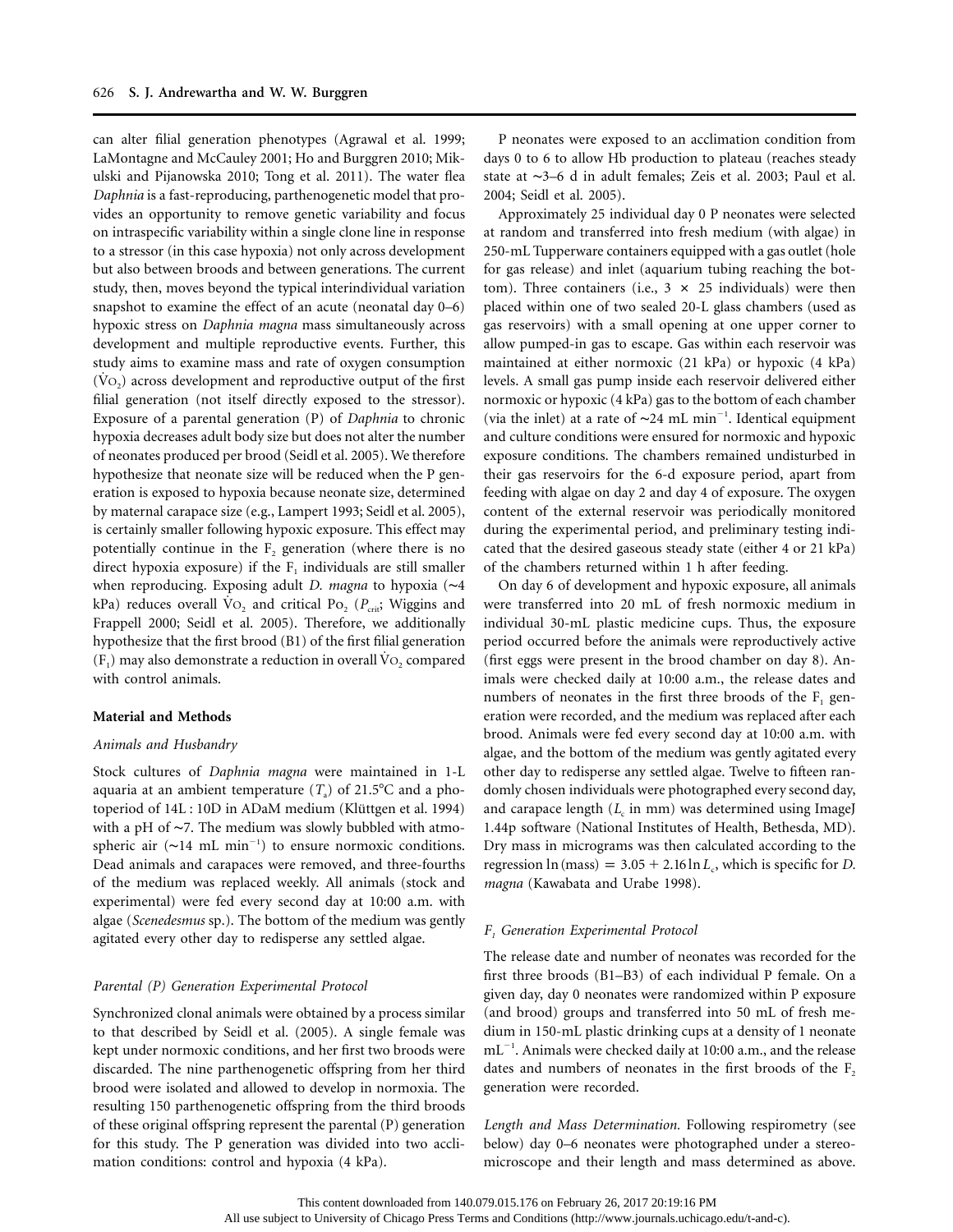From day 8 onward, 15 randomly selected individuals from each brood were photographed every second day, and carapace length (*L*<sub>c</sub> in mm) was determined using ImageJ 1.44p software (National Institutes of Health). Dry mass was then calculated as described above.

*Respirometry*. Rate of oxygen consumption ( $\text{Vo}_2$  in  $\mu$ g mL<sup>-1</sup> h<sup>-1</sup>) was determined on groups of day 0, 2, 4, and 6 neonates in ∼0.2-mL closed respirometers at 22C. The respirometers were purpose built from a borosilicate glass vial. A 23-gauge needle sealed with silicone into the polyethylene lid allowed pressure release. The entire lid was further covered with Loctite Fun-Tak mounting putty (Henkel, Johannesburg, South Africa) to ensure oxygen impermeability. A planar  $O<sub>2</sub>$ -sensitive spot sensor mounted inside the respirometer allowed  $Po_2$  to be determined using an OXY-4 four-channel  $O<sub>2</sub>$  meter (Loligo Systems ApS, Hobro, Denmark). The respirometers and fiber optic cables attached to the OXY-4 were mounted within a water bath, and ambient temperature  $(T_a)$  was controlled by a TMP-REG temperature analyzer and regulator (Loligo Systems ApS) and an external water bath (Isotemp 3016D, Fisher Scientific, Pittsburgh, PA). Data were collected and temperature regulation integrated with AutorResp (ver. 1.0.0) software (Loligo Systems ApS) and later analyzed with Chart (ver. 5) software (AD Instrument, Colorado Springs, CO).

To eliminate microbial respiration, respirometers were cleaned with 100% ethanol and allowed to air-dry before each measurement. The system was then calibrated with air-equilibrated medium and a zero solution (saturated sodium sulfite solution) at the beginning and end of each day. One chamber, devoid of neonates, was designated as the blank to control for any remaining microbial respiration. The blank was filled with freshly autoclaved, air-equilibrated media and sealed. The remaining three respirometers were filled with freshly autoclaved, air-equilibrated medium. Given the small size of the neonates, 6–28 animals, depending on age, were placed in each respirometer. Respirometer Po<sub>2</sub> was then continuously monitored from normoxia at the start of measurement down to near anoxia ( $\leq$ 1 kPa) caused by the consumption of O<sub>2</sub> by the *Daphnia* within the respirometers.  $\rm\dot{V}O_{2}$  was then calculated using the following equation:

$$
\dot{\text{V}}_{\text{O}_2} = \frac{\text{neonate}\Delta\text{PO}_2}{\Delta t}(P_{\text{B}} - P_{\text{s}}) \times \beta\text{O}_2 \times \text{vol} \times 0.2093 \times 22.39,
$$
\n(1)

where  $P_{\text{B}}$  is the barometric pressure (kPa),  $P_{\text{S}}$  is the saturation vapor pressure of water (3.63 kPa at 22°C),  $\beta$ o<sub>2</sub> is the capacitance of water for oxygen (0.07  $\mu$ mol L<sup>-1</sup> kPa<sup>-1</sup> at 22°C), vol is the chamber volume minus the neonate volume (in liters, assuming 1 g wet mass = 1 mL), 0.2093 is the fractional concentration of oxygen in well-aerated water, and 22.39 is the conversion factor for micromoles to microliters. VO<sub>2</sub> was determined after correcting for any measurable microbial respiration in the blank respirometer. Mass-specific  $\mathrm{Vo}_2$  was determined by dividing the product of equation (1) by body mass as determined above.



Figure 1. Body mass  $(\mu g)$  changes in the parental generation (P) of *Daphnia magna* following exposure to hypoxia (∼4 kPa) or normoxia (control) from day 0 to day 6. Mean values  $\pm$  1 SEM are presented. *N* values are in parentheses. An asterisk indicates a significant pairwise difference in animals exposed to hypoxia or normoxia within the parental (P) generation on a given day of development.

#### *Statistical Analysis*

The effect of hypoxic exposure and development on P generation mass was analyzed by two-way ANOVA with Holm-Sidak method post hoc comparisons using SigmaStat (ver. 3.5) software. The effects of hypoxic exposure and brood on neonate release date within the 3-d brood window and on mass were tested in separate mixed models (PROC MIXED) with animal as a random factor and Bonferroni post hoc comparisons using SAS (ver. 9.1) software (Littell et al. 1998). An "unstructured" variance structure, which makes no assumption regarding equal variances or correlations, was used following the recommendations for repeated-measures analyses by Littell et al. (1998). Similarly, the effects of maternal gas exposure (normoxia or hypoxia), brood, and development (day) on  $F_1$  neonate mass were tested for using a mixed model approach (PROC MIXED) with unstructured variance structure and Bonferroni post hoc comparison separating the animals by brood. The effects of maternal gas exposure (normoxia or hypoxia), brood, development (day), and Po<sub>2</sub> on F<sub>1</sub> neonate  $\rm VO_2$  were tested for using a mixed model approach with unstructured variance structure and Bonferroni post hoc comparison separating the data by day using SAS (ver. 9.1) software. Initially, all models were run with all interaction terms included, and nonsignificant interactions were removed from the final models. Statistical significance was assumed at  $P < 0.05$ .

# **Results**

## *Parental Generation*

Exposure to chronic hypoxia significantly reduced body mass in the parental generation  $(P < 0.03$ , ANOVA), but the magnitude of the effects depended on age. On days 9 and 10,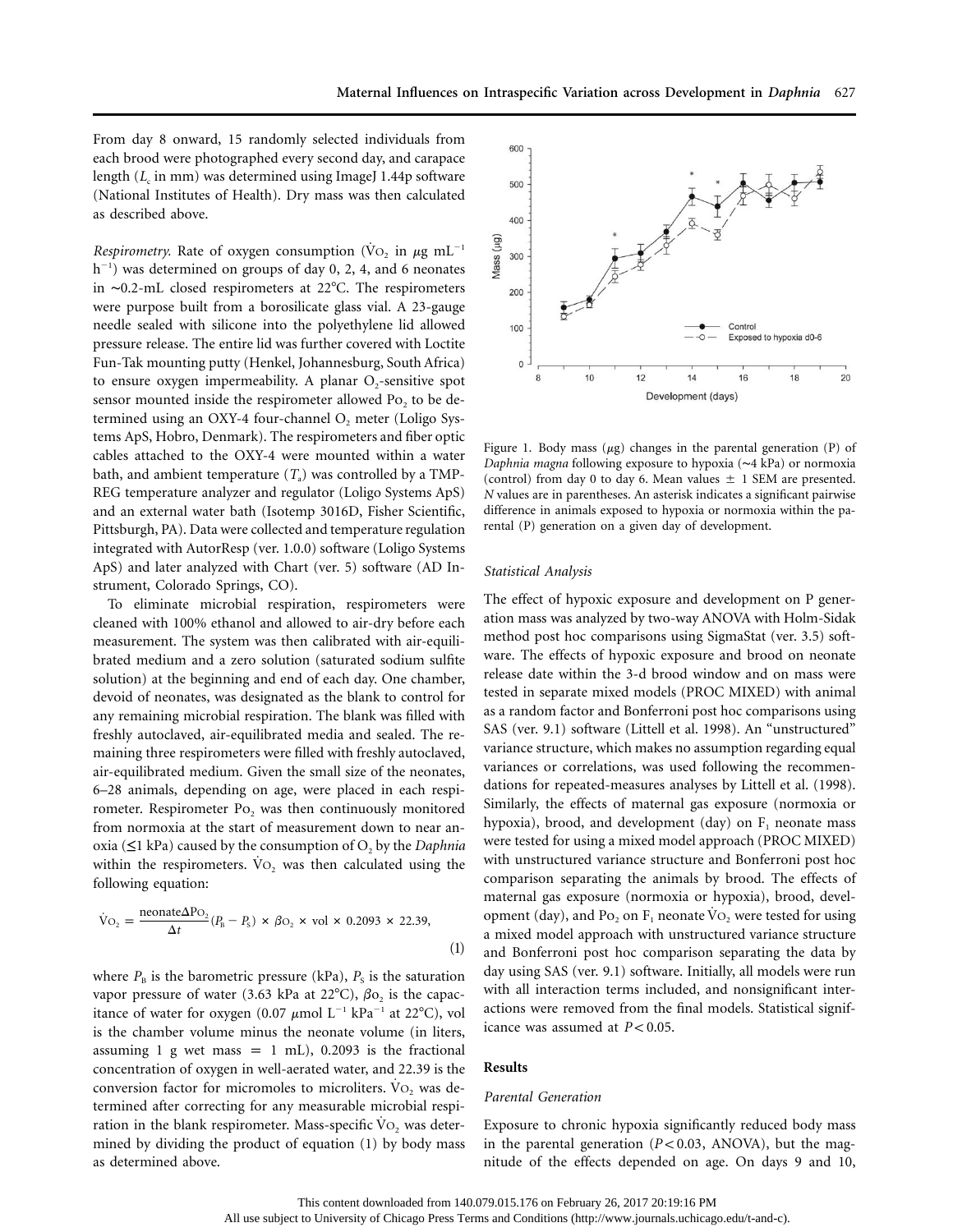| Control carapace<br>4.16 $\pm$ .11 (15)<br>$\pm$ .11 (15)<br>$3.85 \pm .13(15)$<br>$2.67 \pm .10(15)$<br>$1.03 \pm .02(66)$<br>.01(67)<br>$\widetilde{42}$<br>$\left(15\right)$<br>(87)<br>length (mm)<br>$\overline{0}$<br>0.5<br>$\overline{0}$<br>$+1$<br>$1.29 +$<br>$\ddot{+}$<br>$\ddot{+}$<br>3.42<br>1.55<br>1.98<br>1.77<br>Daphnia exposed to<br>Carapace length of<br>$\widehat{15}$<br>hypoxia (mm)<br>$\overline{15}$<br>ن<br>0.5<br>$\frac{8}{5}$<br>$\overline{c}$<br>౭<br>Parental generation (P)<br>$\vdots$<br>$\vdots$<br>፡<br>$+1$<br>$+1$<br>$+1$<br>$+$<br>$+$<br>$+$<br>$\pm$<br>$\pm$<br>3.55<br>3.86<br>1.30<br>2.58<br>3.08<br>3.28<br>4.18<br>Control carapace<br>$\Xi$<br>(15<br>.<br>(15<br>length (mm)<br>$\overline{0}$<br>$\overline{0}$<br>$\vdots$<br>$\vdots$<br>፡<br>፡<br>$\ddot{+}$<br>$+1$<br>$\pm$<br>2.69<br>3.75<br>4.13<br>3.35<br>3.44<br>4.05<br>4.32<br>4.17<br>2.51<br>Day<br>51<br>$\mathbf{S}$<br>$\mathbf{C}$<br>4<br>17 |  |                                                |                                              | First filial generation $(F_1)$               |                                        |                                           |
|---------------------------------------------------------------------------------------------------------------------------------------------------------------------------------------------------------------------------------------------------------------------------------------------------------------------------------------------------------------------------------------------------------------------------------------------------------------------------------------------------------------------------------------------------------------------------------------------------------------------------------------------------------------------------------------------------------------------------------------------------------------------------------------------------------------------------------------------------------------------------------------------------------------------------------------------------------------------------|--|------------------------------------------------|----------------------------------------------|-----------------------------------------------|----------------------------------------|-------------------------------------------|
|                                                                                                                                                                                                                                                                                                                                                                                                                                                                                                                                                                                                                                                                                                                                                                                                                                                                                                                                                                           |  | Brood 1 (B1)                                   |                                              | Brood 2 (B2)                                  |                                        | Brood 3 (B3)                              |
|                                                                                                                                                                                                                                                                                                                                                                                                                                                                                                                                                                                                                                                                                                                                                                                                                                                                                                                                                                           |  | Carapace length of<br>Daphnia, P               |                                              | Carapace length of<br>Daphnia, P              |                                        | Carapace length of<br>Daphnia, P          |
|                                                                                                                                                                                                                                                                                                                                                                                                                                                                                                                                                                                                                                                                                                                                                                                                                                                                                                                                                                           |  | hypoxia (mm)<br>exposed to                     | Control carapace<br>length (mm)              | hypoxia (mm)<br>exposed to                    | Control carapace<br>length (mm)        | hypoxia (mm)<br>exposed to                |
|                                                                                                                                                                                                                                                                                                                                                                                                                                                                                                                                                                                                                                                                                                                                                                                                                                                                                                                                                                           |  | $.98 \pm .02 (85)^{n}$                         | $.92 \pm .01(78)$                            | $-87 \pm .01 (94)^{a}$                        | $.93 \pm .01(117)$                     | $.9 \pm .01(97)$                          |
|                                                                                                                                                                                                                                                                                                                                                                                                                                                                                                                                                                                                                                                                                                                                                                                                                                                                                                                                                                           |  | $.12 \pm .01 (52)^{n}$                         | $1.17 \pm .02$ (91)                          | 1.11 $\pm$ 01 (82) <sup>a</sup>               | $(66)$ 10.<br>$1.12 \pm$               | $1.07 \pm .01$ (90)                       |
|                                                                                                                                                                                                                                                                                                                                                                                                                                                                                                                                                                                                                                                                                                                                                                                                                                                                                                                                                                           |  | $.01(54)^{a}$<br>$\ddot{+}$<br>.36             | (51)<br>$\pm .02$<br>1.59                    | $(59)^{a}$<br>$\ddot{\circ}$<br>$+1$<br>1.41  | .02(62)<br>$+1$<br>1.56                | 57)<br>$\overline{0}$<br>$+1$<br>1.62     |
|                                                                                                                                                                                                                                                                                                                                                                                                                                                                                                                                                                                                                                                                                                                                                                                                                                                                                                                                                                           |  | (100)<br>.02 <sub>0</sub><br>$\ddot{+}$<br>.72 | (84)<br>$\overline{0}$<br>$\ddot{+}$<br>1.72 | $(109)^{a}$<br>$\overline{C}$<br>$+1$<br>1.51 | (126)<br>$\overline{0}$<br>$+$<br>1.75 | (108)<br>$\overline{0}$ .<br>$+1$<br>1.78 |
|                                                                                                                                                                                                                                                                                                                                                                                                                                                                                                                                                                                                                                                                                                                                                                                                                                                                                                                                                                           |  | $(13)$<br>$\ddot{6}$<br>$\pm$ l<br>2.15        | (15)<br>0.5<br>$\frac{1}{1}$<br>2.26         | $(15)$<br>$\ddot{5}$<br>$\pm$<br>2.41         | (15)<br>$\overline{03}$<br>$+$<br>1.78 | (15)<br>$\ddot{0}$<br>$+1$<br>1.87        |
|                                                                                                                                                                                                                                                                                                                                                                                                                                                                                                                                                                                                                                                                                                                                                                                                                                                                                                                                                                           |  |                                                |                                              |                                               |                                        |                                           |
|                                                                                                                                                                                                                                                                                                                                                                                                                                                                                                                                                                                                                                                                                                                                                                                                                                                                                                                                                                           |  | $2.61 \pm .08(15)$                             | $\pm$ .11 (15)<br>2.71                       | $\pm$ .09 (15)<br>2.45                        | $\pm .08(15)$<br>2.58                  | $\pm 06(15)$<br>2.53                      |
|                                                                                                                                                                                                                                                                                                                                                                                                                                                                                                                                                                                                                                                                                                                                                                                                                                                                                                                                                                           |  |                                                |                                              |                                               |                                        |                                           |
|                                                                                                                                                                                                                                                                                                                                                                                                                                                                                                                                                                                                                                                                                                                                                                                                                                                                                                                                                                           |  | 3.50 $\pm$ .09 (15)                            | 3.14 $\pm$ .06 (15)                          | $3.00 \pm .05$ (15)                           | $3.09 \pm .08(15)$                     | $\pm$ .10 (15)<br>3.13                    |
|                                                                                                                                                                                                                                                                                                                                                                                                                                                                                                                                                                                                                                                                                                                                                                                                                                                                                                                                                                           |  |                                                |                                              |                                               | $\vdots$                               |                                           |
|                                                                                                                                                                                                                                                                                                                                                                                                                                                                                                                                                                                                                                                                                                                                                                                                                                                                                                                                                                           |  | $3.89 \pm .05(15)$                             | $3.69 \pm .08(15)$                           | $3.56 \pm .09(15)$                            | $\vdots$                               | $\vdots$                                  |
|                                                                                                                                                                                                                                                                                                                                                                                                                                                                                                                                                                                                                                                                                                                                                                                                                                                                                                                                                                           |  |                                                |                                              |                                               | $\vdots$                               | $\vdots$                                  |
|                                                                                                                                                                                                                                                                                                                                                                                                                                                                                                                                                                                                                                                                                                                                                                                                                                                                                                                                                                           |  | $\pm$ .10 (15)<br>4.38                         | $4.09 \pm .07$ (15)                          | (15)<br>$\frac{1}{2}$<br>3.98                 | $\vdots$                               | $\vdots$                                  |
|                                                                                                                                                                                                                                                                                                                                                                                                                                                                                                                                                                                                                                                                                                                                                                                                                                                                                                                                                                           |  |                                                |                                              | $\vdots$                                      | $\vdots$                               | $\vdots$                                  |
| 4.50 $\pm$ .08 (15)<br>$\tilde{5}$<br>$\overline{6}$<br>$+1$<br>4.15<br>ćL)<br>$\overline{0}$<br>$\pm$<br>4.33<br>$\overline{18}$                                                                                                                                                                                                                                                                                                                                                                                                                                                                                                                                                                                                                                                                                                                                                                                                                                         |  | $\pm 0.08(15)$<br>4.42                         | $\colon$                                     | $\vdots$                                      | $\vdots$                               | $\vdots$                                  |
| $\vdots$<br>ĆIJ<br>$\overline{0}$ .<br>$+$<br>4.46<br>$\overline{15}$<br>$\ddot{\mathrm{8}}$<br>$+$<br>4.35<br>$\overline{19}$                                                                                                                                                                                                                                                                                                                                                                                                                                                                                                                                                                                                                                                                                                                                                                                                                                            |  | $\vdots$                                       | $\vdots$                                     | $\vdots$                                      | $\colon$                               | $\vdots$                                  |

Table 1: Development of carapace length of parental (P) and first filial (F.) generation Daphnia magna following exposure of the P generation to  $4-\kappa P_4$ Table 1: Development of carapace length of parental (P) and first filial (F1) generation *Daphnia magna* following exposure of the P generation to 4-kPa

> This content downloaded from 140.079.015.176 on February 26, 2017 20:19:16 PM All use subject to University of Chicago Press Terms and Conditions (http://www.journals.uchicago.edu/t-and-c).

from day 8 onward, animals were individually photographed.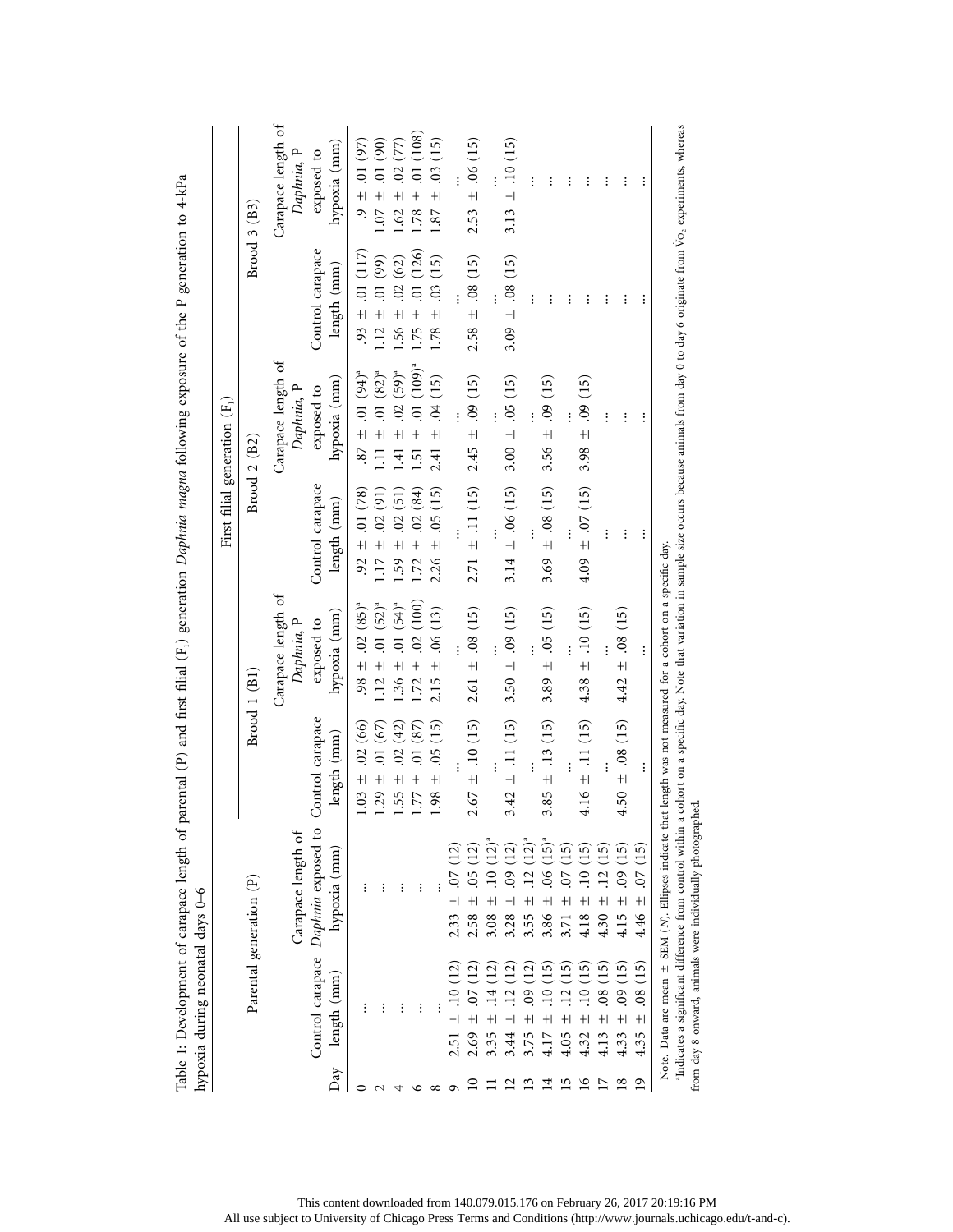

Figure 2. Neonate release date within the 3-d brood window (*A*) and number of neonates (*B*) in the first three broods from parental generation (P) of *Daphnia magna* following exposure to hypoxia (∼4 kPa) or normoxia (control) from day 0 to day 6. Mean values  $\pm$  1 SEM are presented. *N* values are indicated at the bottom of the bars. Different lowercase letters indicate a difference in neonate number among broods. No effect of hypoxia on neonate number was observed.

immediately after hypoxia (4 kPa) exposure (which occurred from day 0 to day 6), there was no difference in body mass between hypoxia-exposed and control *Daphnia*. By day 11, *Daphnia* that were exposed to hypoxia from day 0 to day 6 were ∼17% smaller at day 11 and days 14–16 than those reared exclusively in normoxia (i.e., control;  $P < 0.001$ ; fig. 1; table 1). All P animals released each of their broods of neonates within a 3-d window for each brood; B1 during days 10–12, B2 during days 13–15, and B3 during days 16–18 (fig. 2). Release date for each brood within the window was not affected by hypoxic exposure. However, both normoxic and hypoxic B2 and B3 neonates were released earlier than B1 neonates within their respective windows (fig. 2). Hypoxic and normoxic mass for P animals increased (∼62% and 58%, respectively) between B1 (days 10–12) and B2 (days 13–15) production and plateaued between B2 and B3 (days 16–18). Concurrently, neonate production followed a similar pattern, increasing between B1 and B2 (by  $\sim$  42% ± 3% and 62% ± 7%, respectively) and then plateauing (figs. 1, 2). Hypoxia exposure did not result in a reduction in the number of neonates produced for the first three broods. However, there were ∼50% more neonates in B2 and B3 from both normoxic and hypoxia-exposed females compared with B1 (fig. 2). Hypoxia-exposed females produced B1 and B2 neonates that were ∼7% and 11% smaller, respectively, than control neonates at day 0. There was, however, no difference in the size of B3 neonates from hypoxia-exposed compared to control mothers at day 0 (fig. 3). Thus, hypoxia exposure from day 0 to day 6 decreased mass at day 11 and days 14–16, coinciding with the production of B1 and B2 neonates. The resulting B1 and B2 neonates  $(F<sub>1</sub>$  generation) were smaller from hypoxia-exposed mothers. However, by days 16– 18, parental generation mass was statistically identical, and there



Figure 3. Log mass of the first three broods (B1–B3) of the  $F_1$  generation of *Daphnia magna* whose mothers were exposed to either hypoxia (∼4 kPa) or normoxia (control) as neonates (days 0–6). Mean values  $\pm$  1 SEM are presented. *N* values are in parentheses (control, P hypoxia-exposed). An asterisk indicates a significant pairwise difference between  $F_1$  animals from mothers (P) exposed to normoxia (control) or hypoxia on a given day.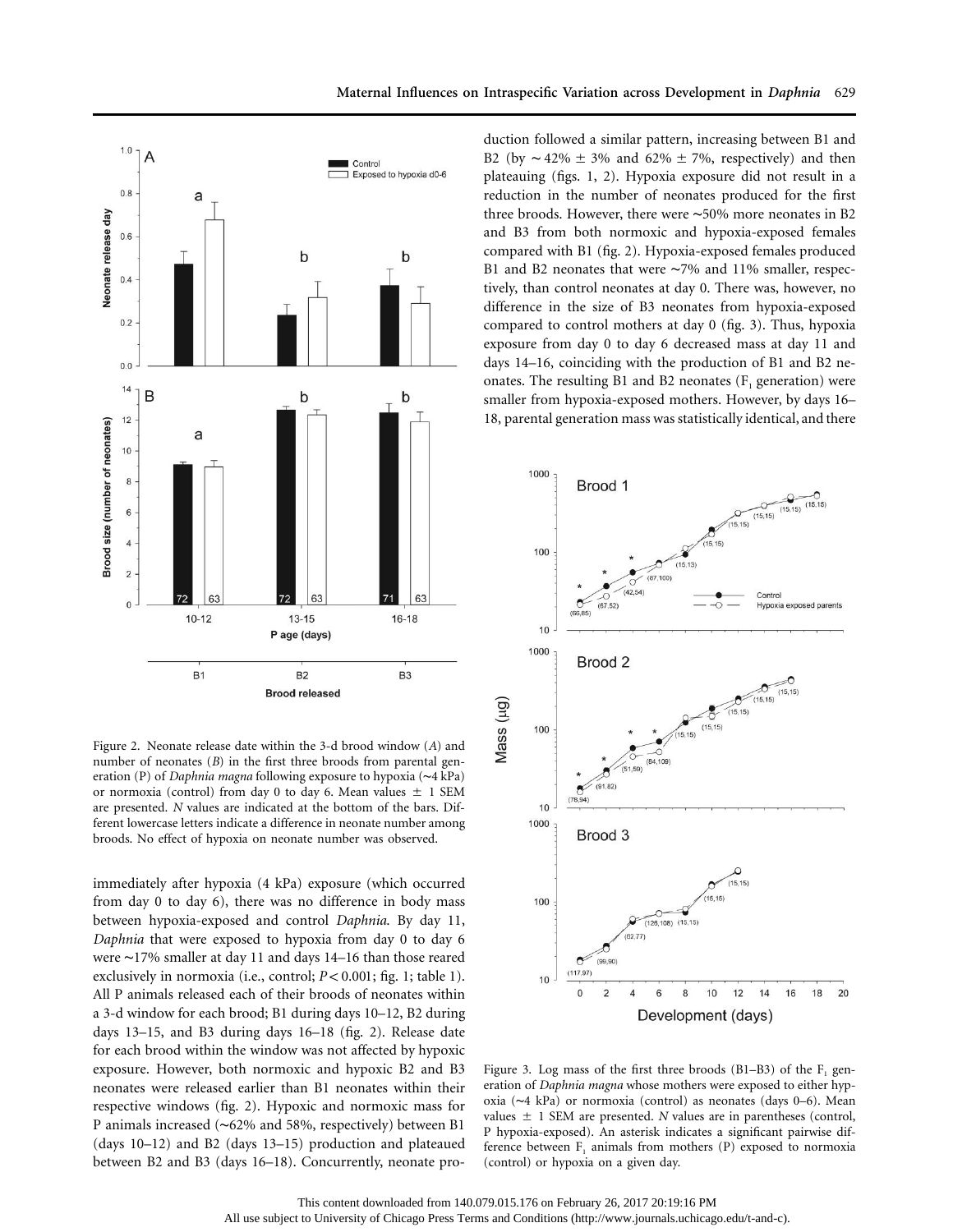

Figure 4. Vo<sub>2</sub> as a function of Po<sub>2</sub> for the first three broods (B1–B3) of neonatal *Daphnia magna* whose mothers were exposed to either hypoxia (∼4 kPa) or normoxia (control) as neonates (days 0–6). Mean values 1 SEM are presented. *N* values are in parentheses (control, P hypoxiaexposed). An asterisk indicates a significant pairwise difference between  $F_1$  animals from mothers (P) exposed to normoxia (control, filled symbols) or hypoxia (open symbols) on a given day of development at a given  $Po<sub>2</sub>$ .

was correspondingly no effect of maternal hypoxia exposure on the neonate mass of the brood (B3) produced at this time (figs. 1, 3).

#### *F1 Generation*

The mean growth rate for the three broods was similar  $(0.23 \pm 0.02, 0.24 \pm 0.05,$  and  $0.25 \pm 0.03 \mu$ g d<sup>-1</sup>, respectively, for B1, B2, and B3) across the first 12 d of development (fig. 3; table 1). However, overall  $F_1$  mass differed among the broods  $(P< 0.001)$ , with post hoc testing revealing that B1 (from both normoxic and hypoxic mothers) were larger than B2 and B3 individuals across the first 8 d of development. In B1, the difference in mass between neonates from mothers exposed to hypoxia or normoxia ( $P = 0.015$ ) was due to differences at days 0–4 of development. In B2, mass differences persisted to day 6  $(P< 0.001)$ , and in B3, no mass differences due to P exposure was observed ( $P = 0.975$ ; fig. 3), indicating that the

transgenerational effect "washed out" with increasing numbers of broods.

 $\rm\dot{V}O_{2}$  of neonates was influenced by maternal exposure conditions  $(P < 0.001)$ , Po<sub>2</sub>  $(P < 0.001)$ , brood number  $(P < 0.001)$ , and day of development  $(P < 0.001)$ . Further, significant interactions between day of development and  $Po_2$  ( $P < 0.001$ ) and brood and day of development ( $P < 0.001$ ) also influenced  $\text{Vo}_2$  (fig. 4). Bonferroni post hoc comparisons revealed that B1 day 0 neonates whose mothers had been exposed to hypoxia had higher  $\text{Vo}_2$ 's at Po<sub>2</sub>'s from 11.5 up to 21 kPa than control neonates. Further closer examination of  $\mathrm{Vo}_2$  across development in one brood (B1) from one clone line reveals the constancy of the scaling exponent across a wide  $Po_2$  range from normoxia to severe hypoxia: that is,  $1.085$  at Po<sub>2</sub> = 21 kPa; 1.094 at Po<sub>2</sub> = 10 kPa, and 1.105 at Po<sub>2</sub> = 2 kPa (fig. 5).

Release date for the first brood for the animals from B1 to B3 of the  $F_1$  generation was not affected by maternal hypoxic exposure. However, B1 animals released their first brood ∼1 d

All use subject to University of Chicago Press Terms and Conditions (http://www.journals.uchicago.edu/t-and-c).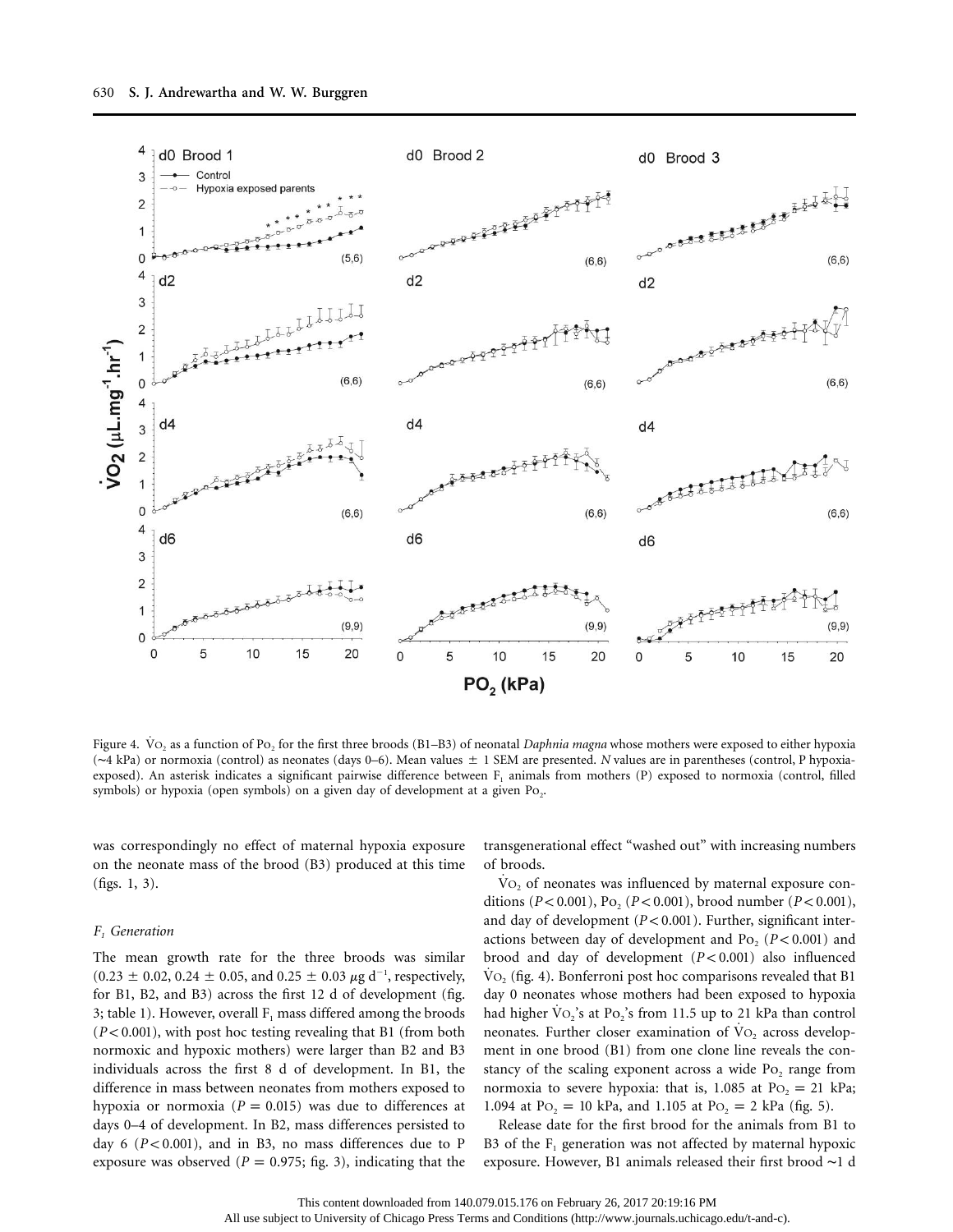

Figure 5. Scaling of log  $\text{Vo}_2$  as a function of log mass in the brood 1, control population of neonatal *Daphnia magna*. Each circle represents an individual data point. Solid lines represent significant regressions for each  $Po_2$  level with a scaling exponent that is not different from 1, and the dashed line indicates the predicted relationship with a scaling exponent of 0.75.

earlier than B2 and B3 animals (fig. 6). Maternal hypoxia exposure did not affect the number of neonates produced, but B1 animals (which came from broods with smaller numbers; see fig. 2) produced smaller broods than B2 and B3 animals (fig. 6).

## **Discussion**

# *Neonatal Hypoxic Exposure Has Lasting Costs during High Energy Demand*

Exposure to severe hypoxia (4 kPa) during the first 6 d of development significantly reduced mass at day 11 and days 14– 15 (fig. 1). Although hemoglobin concentration [Hb] was not measured in this study, the animals exposed to hypoxia were visibly red, unlike the pale controls, following exposure (at day 7). This very likely indicates an increase in Hb production. Exposure to similar hypoxic levels in adult *Daphnia* reveals that Hb production plateaus at ∼3–6 d in adult females (Zeis et al. 2003; Paul et al. 2004; Seidl et al. 2005). The small but significant reduction in body mass resulting from hypoxic exposure (fig. 1) may have been due to the diversion of energy away from growth and into Hb production. Further, the significant pairwise differences between control and hypoxia-exposed animals occurred during the periods of increased energy demand when most females were producing their first (day 11) and second (days 14–15) broods (figs. 1, 2). Reproduction (as measured by brood size and timing of release) may thus be prioritized ahead of growth even though overall reproductive output (offspring size dependent on maternal carapace length; e.g., Seidl et al. 2005) may be reduced.

There was manifest intraspecific variation in phenotype across development in response to stressor exposure. Whereas the mass of hypoxia-exposed individuals initially follows the developmental trajectory of control animals, during production of the first two broods, they are unable to sustain growth at control levels because reproduction is prioritized over growth, and they follow an altered trajectory (see Burggren and Warburton 2005 for review on developmental trajectories), resulting in altered phenotype (smaller mass). A further temporal variation occurs when the hypoxia-exposed animals were able to sustain growth (i.e., attain mass equal to that of control animals) during B3 neonate production. The reduction in body mass of hypoxia-exposed P animals (day 11 and days 14–15) does not appear to represent slower development because the average release date of B1 and B2 neonates was not altered by hypoxic exposure (fig. 2). Release date was affected by parental age, however, because B2 and B3 neonates released earlier than B1 animals within their respective 3-d brood windows (fig. 2). Thus, although all broods were released within a similar 3-d period (i.e., absolute range remained unchanged), a temporal variation occurred, with more females releasing their B2 and



Figure 6. Neonate release date within the 3-d brood window (*A*) and number of neonates (*B*) from the first broods (B1 of the  $F_2$  generation) of B1–B3 of the F<sub>1</sub> generation of *Daphnia magna* following exposure to hypoxia (∼4 kPa) or normoxia (control) from day 0 to day 6. Mean values  $\pm$  1 SEM are presented. *N* values are indicated at the bottom of the bars. Different lowercase letters indicate a difference in neonate number among broods. No effect of hypoxia on neonate number was observed.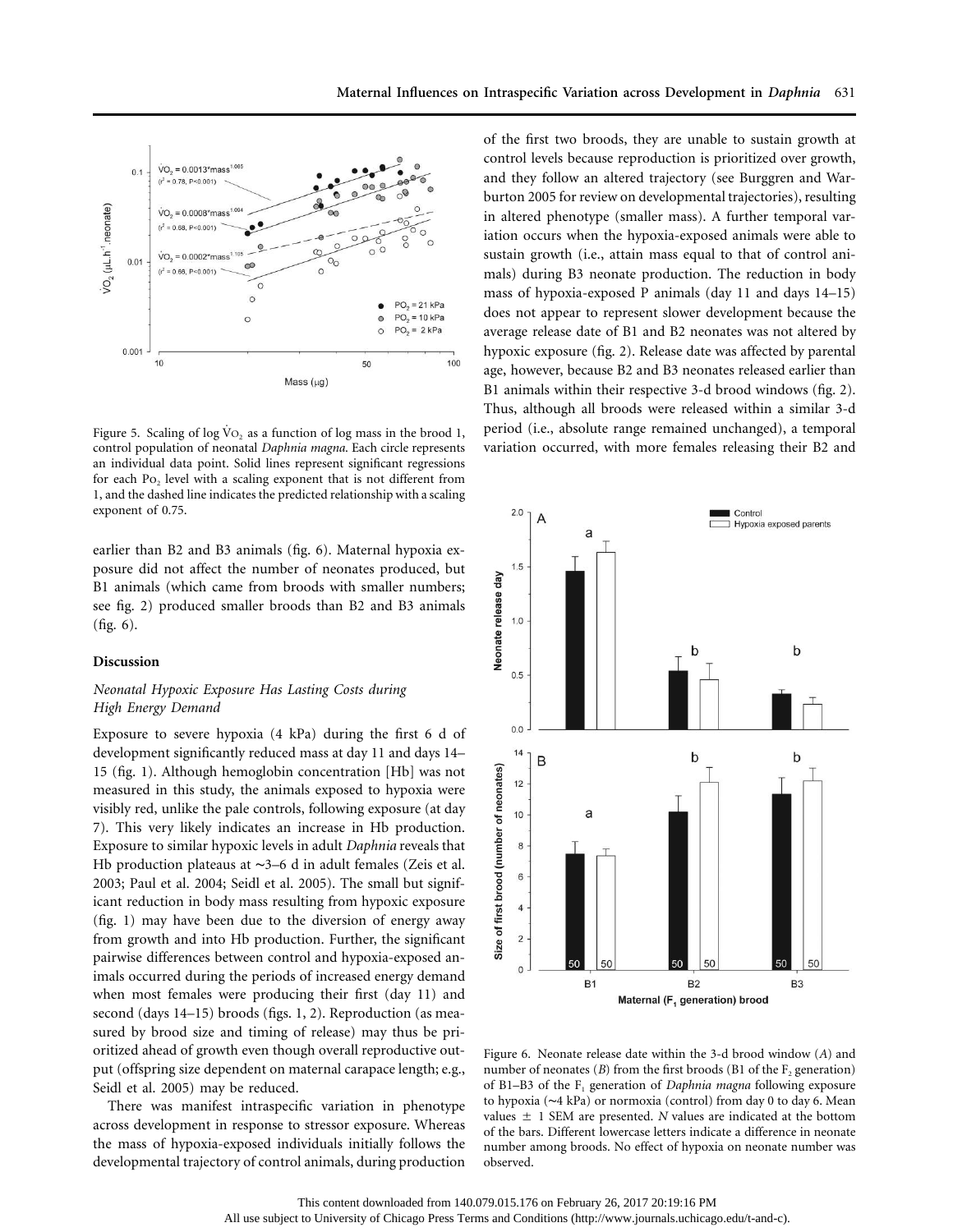B3 young earlier within the 3-d window and more B1 neonates being released later within the window (fig. 2).

The overall pattern of concurrent increase in P mass (both hypoxic and normoxic) and brood size (number of neonates) between B1 and B2 and plateau between B2 and B3 suggests that brood size is dependent on adult mass (or carapace length; figs. 1, 2). Indeed, previous studies have demonstrated that maternal carapace length (which may be influenced by hypoxia) rather than severe chronic hypoxia (∼4 kPa) itself has the larger influence on brood size (e.g., Seidl et al. 2005). In our study, hypoxia exposure decreased carapace length by ∼17% (cf. control) at day 11 and days 14–15, precisely when B1 and B2 neonates were being produced (table 1). Surprisingly, however, a decrease in brood size due to hypoxia exposure (or due to the indirect effect of maternal carapace length decrease) in B1 and B2 was not observed (figs. 1, 2).

The mass of B1 and B2 neonates produced by mothers exposed to hypoxia was significantly reduced compared to that of controls. By days 16–18, when the third brood was released, there was no difference in P generation mass and similarly no difference in B3 neonate mass at day 0 (figs. 2, 3). Thus, similar to previous studies, neonate mass (or length) depends on P mass (or length; e.g., Lampert 1993; Seidl et al. 2005), which in turn was altered by hypoxia exposure in this study. The P generation responded to the hypoxic stress through altered phenotype (decrease in mass) during times of increased energy demand (production of B1 and B2), and consequently those animals were unable to allocate as much energy to reproduction, with a reduction of ∼7% and 11% in total reproductive output during their first two broods compared with control animals. Interestingly, by days 17–19, when B3 was being released, the hypoxia-exposed P animals had returned to the developmental trajectory of the control P animals. Potentially, lower reproductive output during B1 and B2 was the inherent cost to these animals to maintain growth at a level similar to that of control animals.

# *Parental Hypoxia Exposure Effects "Wash Out" across F1 Broods and Development*

The dissipation ("washout") of an epigenetically induced phenotype, when even studied has typically been examined across generations (e.g., Drake et al. 2005; Johannes et al. 2009; Leon and Moser 2010; see, e.g., Curley et al. 2011 for a recent review). Far less frequently examined is the washout of the phenotype across multiple reproductive events in the corresponding multiple  $F_1$  generations. One of the most interesting (and surprising) findings in this study was that there is a washout of the effect of maternal hypoxia exposure not only across development (within a brood) but also across subsequent broods (fig. 3), disappearing by brood 3. Thus, intraspecific variation occurs across a complex matrix of population, development, brood, and generation.

The washout is exemplified in the first filial generation, where B1 and B2 neonate mass is smaller (at day 0), but by the time B3 is produced the effect of the stressor has been mitigated

and no mass differences are observed (fig. 3). Washout also occurs across development. Although B1 and B2 neonates from hypoxia-exposed mothers were initially smaller, by 6 and 8 days of development, respectively, they had attained masses similar to those of their control counterparts (fig. 3). A return to the developmental trajectory of control populations (i.e., catch-up growth) often comes at a price that may last well into adulthood (e.g., Ozanne and Hales 2004; Criscuolo et al. 2008; Sloboda et al. 2011). This cost does not appear to be reproductive, however, with B1 and B2 individuals from hypoxia-exposed mothers (who experienced the catch-up growth) producing the same number of neonates as control animals in their own first broods (fig. 6). Potentially, a trade-off could still be apparent, with a reduction in neonate size (not measured in this study) reducing overall reproductive output in the first broods of the  $F<sub>2</sub>$  generation or with effects becoming more marked further downstream with later broods.

Intraspecific variation across development, brood, and generation also occurred with  $O<sub>2</sub>$  consumption (fig. 4). The higher  $\rm\dot{Vo}_{2}$  in day 0 B1 neonates whose mothers were exposed to hypoxia (fig. 4) is contrary to expectation, given that hypoxiaacclimated adults have a lower  $Vo_2$  compared with control animals (Seidl et al. 2005). There was no indication that neonates from a hypoxia-exposed mother are any better prepared for hypoxia than their normoxic counterparts. The relatively higher  $\overline{VO_2}$  of day 0 B1 neonates could potentially be linked to catch-up growth of the hypoxic animals. However, if this were the case, we would expect it to persist until day 4 in B1 neonates and also during the first 6 d in B2 neonates, where no elevation of  $\text{Vo}_2$  compared with control animals occurred.

#### *Isometric Scaling in Normoxic to Near Anoxic Environments*

Contrary to expectations based on general findings for metabolic scaling, mass-specific V<sub>O2</sub> in neonatal *Daphnia* did not decrease across development and the attendant increase in body mass. This pattern of isometric or near isometric scaling (as opposed to allometric scaling) has been shown across five phyla of pelagic animals, including *Daphnia magna* (see Glazier 2006 for review). The constant swimming behavior of pelagic animals and high predation risks resulting in life histories that favor rapid growth and reproduction have been suggested as likely explanations for the high scaling exponent of  $VO<sub>2</sub>$ , which has been proposed to be evolutionarily malleable in pelagic animals (see Glazier 2006 and references within). In recent years many studies have drawn attention to the inability of an interspecific allometric scaling exponent to explain mass relationships in a multitude of circumstances (e.g., Riisgard 1998; Bokma 2004; Glazier 2006). This evidence for the repeatability of the intraspecific scaling exponent highlights the potential for intraspecific scaling exponents to explain mass relationships even under widely varying environmental conditions.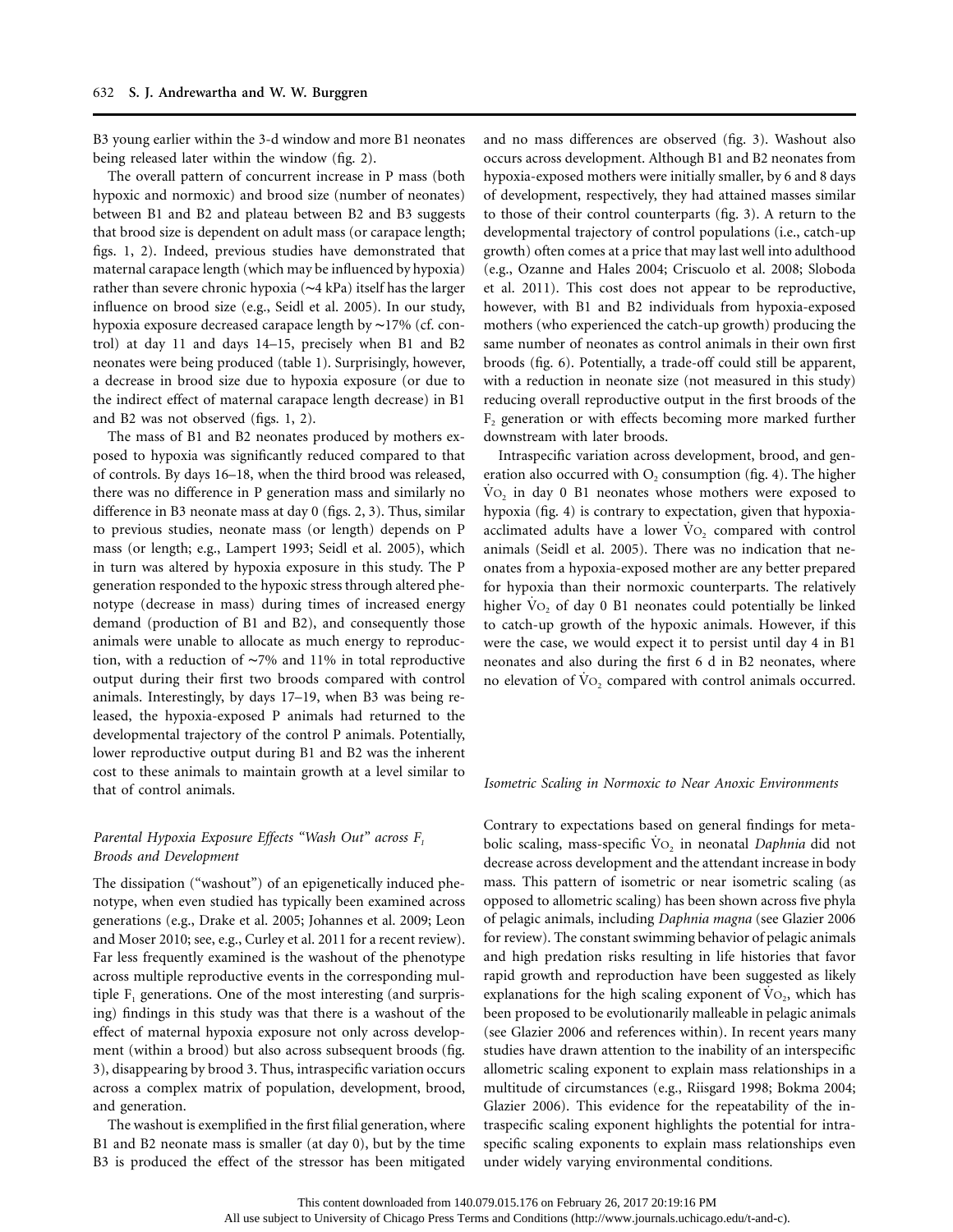#### *Conclusions*

This study on clonal populations of *D. magna* has revealed that intraspecific variation spurred by stressors like hypoxia occurs across development, across multiple broods, and across generations in genetically identical populations (clones). Moreover, the effects can dissipate over developmental time or with successive productions of broods. Developmental physiological studies have tended to pool data across cohorts (e.g., broods) and successive generations. Doing so does not yield "inaccurate" data and will continue to power experimental design in years to come. However, as physiological studies delve further and further into epigenetic, transgenerational phenomena (Ho and Burggren 2010), progressively sophisticated experimental designs that take into account these additional sources of variation will become increasingly important.

## **Acknowledgments**

Support for this study was provided by National Science Foundation operating grant IOS-1025823 to W.W.B. We thank Mallory Burdick for administrative assistance and Aradhana Sahoo for assistance with data collection.

#### **Literature Cited**

- Agrawal A.A., C. Laforsch, and R. Tollrian. 1999. Transgenerational induction of defences in animals and plants. [Nature](http://www.journals.uchicago.edu/action/showLinks?crossref=10.1038%2F43425) 401:60–63.
- Andrewartha S.J., N.J. Mitchell, and P.B. Frappell. 2010. Does incubation temperature fluctuation influence hatchling phenotypes in reptiles? a test using parthenogenetic geckos. [Physiol Biochem Zool](http://www.journals.uchicago.edu/action/showLinks?system=10.1086%2F652245) 83:597–607.
- Andrewartha S.J., H. Tazawa, and W.W. Burggren. 2011. Embryonic control of heart rate: examining developmental patterns and temperature and oxygenation influences using embryonic avian models. [Respir Physiol Neurobiol](http://www.journals.uchicago.edu/action/showLinks?pmid=21530689&crossref=10.1016%2Fj.resp.2011.04.014) 178:84–96.
- Bennett A.F. 1987. Interindividual variability: an underutilized resource. Pp. 147–169 in M.E. Feder, A.F. Bennett, W.W. Burggren, and R.B. Huey, eds. New directions in ecological physiology. Cambridge University Press, Cambridge.
- Biro P.A. and J.A. Stamps. 2010. Do consistent individual differences in metabolic rate promote consistent individual differences in behavior? [Trends Ecol Evol](http://www.journals.uchicago.edu/action/showLinks?pmid=20832898&crossref=10.1016%2Fj.tree.2010.08.003) 25:653–659.
- Bokma F. 2004. Evidence against universal metabolic allometry. [Funct Ecol](http://www.journals.uchicago.edu/action/showLinks?crossref=10.1111%2Fj.0269-8463.2004.00817.x) 18:184–187.
- Boratynski Z. and P. Koteja. 2009. The association between body mass, metabolic rates and survival of bank voles. [Funct](http://www.journals.uchicago.edu/action/showLinks?crossref=10.1111%2Fj.1365-2435.2008.01505.x) [Ecol](http://www.journals.uchicago.edu/action/showLinks?crossref=10.1111%2Fj.1365-2435.2008.01505.x) 23:330–339.
- Bozinovic F., J.M. Rojas, B.R. Broitman, and R.A. Vásquez. 2009. Basal metabolism is correlated with habitat productivity among populations of degus (*Octodon degus*). [Comp](http://www.journals.uchicago.edu/action/showLinks?pmid=19162212&crossref=10.1016%2Fj.cbpa.2008.12.015) [Biochem Physiol A](http://www.journals.uchicago.edu/action/showLinks?pmid=19162212&crossref=10.1016%2Fj.cbpa.2008.12.015) 152:560–564.
- Burggren W.W. and S.J. Warburton. 2005. Comparative developmental physiology: an interdisciplinary convergence. [Annu Rev Physiol](http://www.journals.uchicago.edu/action/showLinks?pmid=15709957&crossref=10.1146%2Fannurev.physiol.67.040403.104223) 67:203–223.
- Chappell M.A., T. Garland, J.F. Robertson, and W. Salzman. 2007. Relationships among running performance, aerobic physiology and organ mass in male Mongolian gerbils. **I Exp** [Biol](http://www.journals.uchicago.edu/action/showLinks?pmid=18025017&crossref=10.1242%2Fjeb.006163) 210:4179–4197.
- Criscuolo F., P. Monaghan, L. Nasir, and N.B. Metcalfe. 2008. Early nutrition and phenotypic development: "catch-up" growth leads to elevated metabolic rate in adulthood. [Proc](http://www.journals.uchicago.edu/action/showLinks?pmid=18397870&crossref=10.1098%2Frspb.2008.0148) [R Soc B](http://www.journals.uchicago.edu/action/showLinks?pmid=18397870&crossref=10.1098%2Frspb.2008.0148) 275:1565–1570.
- Curley J.P., R. Mashoodh, and F.A. Champagne. 2011. Epigenetics and the origins of paternal effects. [Horm Behav](http://www.journals.uchicago.edu/action/showLinks?pmid=20620140&crossref=10.1016%2Fj.yhbeh.2010.06.018) 59: 306–314.
- Drake A.J., B.R. Walker, and J.R. Seckl. 2005. Intergenerational consequences of fetal programming by in utero exposure to glucocorticoids in rats. Am J Physiol 288:R34–R38.
- Glazier D.S. 2006. The 3/4-power law is not universal: evolution of isometric, ontogenetic metabolic scaling in pelagic animals. [BioScience](http://www.journals.uchicago.edu/action/showLinks?crossref=10.1641%2F0006-3568%282006%2956%5B325%3ATPLINU%5D2.0.CO%3B2) 56:325–332.
- Ho D.H. and W.W. Burggren. 2010. Epigenetics and transgeneration transfer: a physiological perspective. *[Exp Biol]* 213:3–16.
- Johannes F., E. Porcher, F. Teixeira, V. Saliba-Colombani, M. Simon, N. Agier, A. Bulski, et al. 2009. Assessing the impact of transgenerational epigenetic variation on complex traits. PLoS Genetics 5:e1000530, doi:10.1371/journal.pgen.1000530.
- Kawabata K. and J. Urabe. 1998. Length-weight relationships of eight freshwater planktonic crustacean species in Japan. [Freshwater Biol](http://www.journals.uchicago.edu/action/showLinks?crossref=10.1046%2Fj.1365-2427.1998.00267.x) 39:199–205.
- Klüttgen B., U. Dülmer, M. Engels, and H.T. Ratte. 1994. ADaM, an artificial freshwater for the culture of zooplankton. [Water Res](http://www.journals.uchicago.edu/action/showLinks?crossref=10.1016%2F0043-1354%2894%2990157-0) 28:743–746.
- LaMontagne J.M. and E. McCauley. 2001. Maternal effects in *Daphnia*: what mothers are telling their offspring and do they listen? [Ecol Lett](http://www.journals.uchicago.edu/action/showLinks?crossref=10.1046%2Fj.1461-0248.2001.00197.x) 4:64-71.
- Lampert W. 1993. Phenotypic plasticity of the size at first reproduction in *Daphnia*: the importance of maternal size. [Ecology](http://www.journals.uchicago.edu/action/showLinks?crossref=10.2307%2F1940074) 74:1455–1466.
- Leon D.A. and K.A. Moser. 2010. Low birth weight persists in South Asian babies born in England and Wales regardless of maternal country of birth: slow pace of acculturation, physiological constraint or both? analysis of routine data. J Epidemiol Community Health, doi:10.1136/jech.2010.112516.
- Littell R.C., P.R. Henry, and C.B. Ammerman. 1998. Statistical analysis of repeated measures data using SAS procedures. [J](http://www.journals.uchicago.edu/action/showLinks?pmid=9581947) [Anim Sci](http://www.journals.uchicago.edu/action/showLinks?pmid=9581947) 76:1216–1231.
- McKechnie A.E. and D.L. Swanson. 2010. Sources and significance of variation in basal, summit and maximal metabolic rates in birds. Curr Zool 56:740–756.
- Mikulski A. and J. Pijanowska. 2010. When and how can *Daphnia* prepare their offspring for the threat of predation? [Hy](http://www.journals.uchicago.edu/action/showLinks?crossref=10.1007%2Fs10750-010-0131-0)[drobiologia](http://www.journals.uchicago.edu/action/showLinks?crossref=10.1007%2Fs10750-010-0131-0) 643:21–26.
- Millidine K.J., J.D. Armstrong, and N.B. Metcalfe. 2009. Juvenile salmon with high standard metabolic rates have higher energy costs but can process meals faster. [Proc R Soc B](http://www.journals.uchicago.edu/action/showLinks?pmid=19324750&crossref=10.1098%2Frspb.2009.0080) 276: 2103–2108.
- Ozanne S.E. and C.N. Hales. 2004. Lifespan: catch-up growth and obesity in male mice. [Nature](http://www.journals.uchicago.edu/action/showLinks?pmid=14749819&crossref=10.1038%2F427411b) 427:411–412.